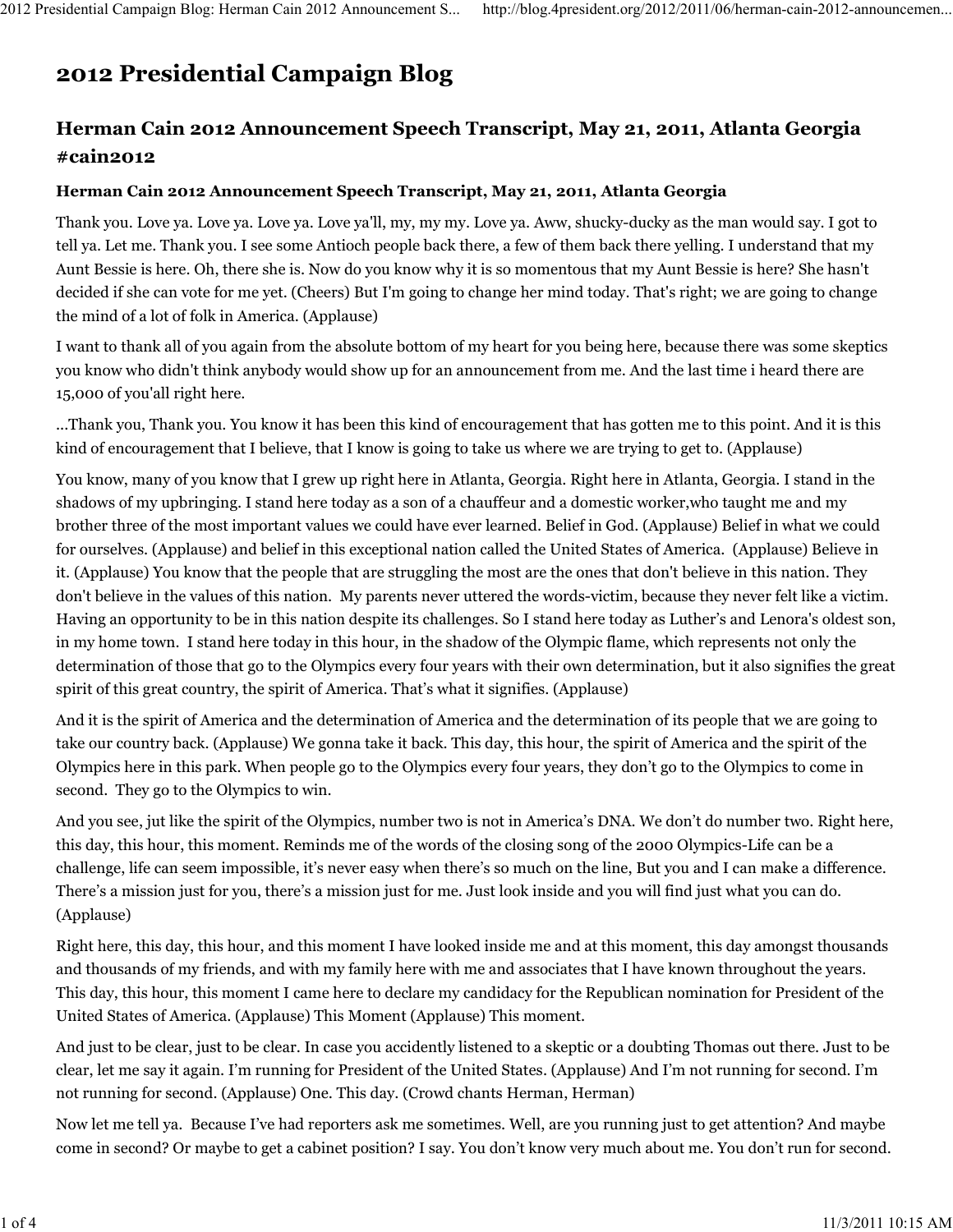I don't run for second. I'm running to be number one.

Now let me tell you some of the reasons of why I am running for President of the United States. One of the biggest reasons is that we have become a nation of crisis. We have a moral crisis, we got an economic crisis, we've got an entitlement spending crisis, we've got an immigration crisis, we've got a foggy foreign affairs crisis, and we've got an deficiency of leadership crisis in the White House. (Applause)

There is a big difference between leadership and positionship. A big difference between leadership and positionship. Let's look at the facts relative to all of these crises. We have anemic economic growth. In the first quarter of this year our GDP only grew by 1.8%. That is anemic, especially when China is growing 10% compound. And if we don't increase our growth rate, they are going to be as big as we are in five years if you take out the differences in exchange rate.

If we allow China to become as economically powerful as us, you know that they are going try and develop a military might as big as ours. And I don't know about you, but I'm not going to allow America to be number two in the economy, number two militarily on our watch. (Applause) Not on our watch.

We are a nation of crises. Look at the facts, don't listen to the rhetoric. A 9% unemployment rate, with nearly 15 million people out of work. 47 million people on food stamps, that's 14 million more than there were when the current occupant of the White Hose took over. Four dollars a gallon for gas and it's not over yet. One trillion dollars in spending to stimulate the economy and it didn't stimulate diddly. (Applause)

All of that and now to have a 14 trillion dollar national debt and the debate in Washington DC is going on about-Do we raise the debt ceiling again? Let me tell the what the Cain Doctrine will be. We ain't raising the debt ceiling. (Applause) We're going to cut the spending. (Applause) It's called reduce. So look at the facts. Don't just listen to the rhetoric. Look at the facts. The stuff is not working. It's not working. So, the only thing that I can include is-it's time to get real folks. (Cheers) It's time to get real.

Hope and change ain't working. Hope and change is not a solution. Hope and change is not a job. Hope and change is not a new business. Hope and change is not a vision. We need a new vision in the country and that means we need a new person leading this nation in the White House. (Applause) It ain't working.

Now I want to ask you a few questions. Is America ready for real results? (Yes) Is America ready for common sense solutions? (Yes) Is America ready to rekindle the spirit of America? (Yes) And Is America ready for a real leader, not a reader? (Applause) Do you want a leader? Or do you want a reader? (Applause)

Now since. (Herman, Herman) I know, I know it took some people to connect the dots on that last statement. …They were a little slow, but they finally got it. Since you answered yes to those questions, let me describe our new vision. I don't call it my vision, my job as the leader is to define it, key it up, share it with you, it becomes our vision. Because, you know what, I can't do this by myself. This will be our vision, not a political vision, not the agenda of one person, but it has to be the agenda of the people of this country. I call it our vision. (Applause)

In order for us, in order for us to be able to achieve and make reality out of our vision, we're going to need some new plans, set some new priorities, and certainly get some new people around the President, this President (points to himself) that are better than the ones we got (applause) to turn the vision. (Applause)

Our new vision-real economic growth, not anemic growth and in order to do it, we got to lower tax rates for corporations and individuals. (Applause) We got to .. taxes on repatriated properties. We got to take the capital gain taxes to zero. We got to give the workers of America a real payroll tax holiday and then put a bow around it and make the tax rate permanent. (Applause) That would lead to economic growth. (Applause)

Our vision. A real energy independence plan. (Applause) A real one. Not one that someone just reads off a teleprompter. A real one. One of things that is so frustrating about it is that we have the resources to become energy independent, we simply need to pull the resources together in order to make it happen. That's our vision.

You know, I will never go to a foreign country or Brazil, loan them money and then tell them we are going to be their best customer-for their oil. Let me share with you another one of the Cain Doctrines. America is going to be its own best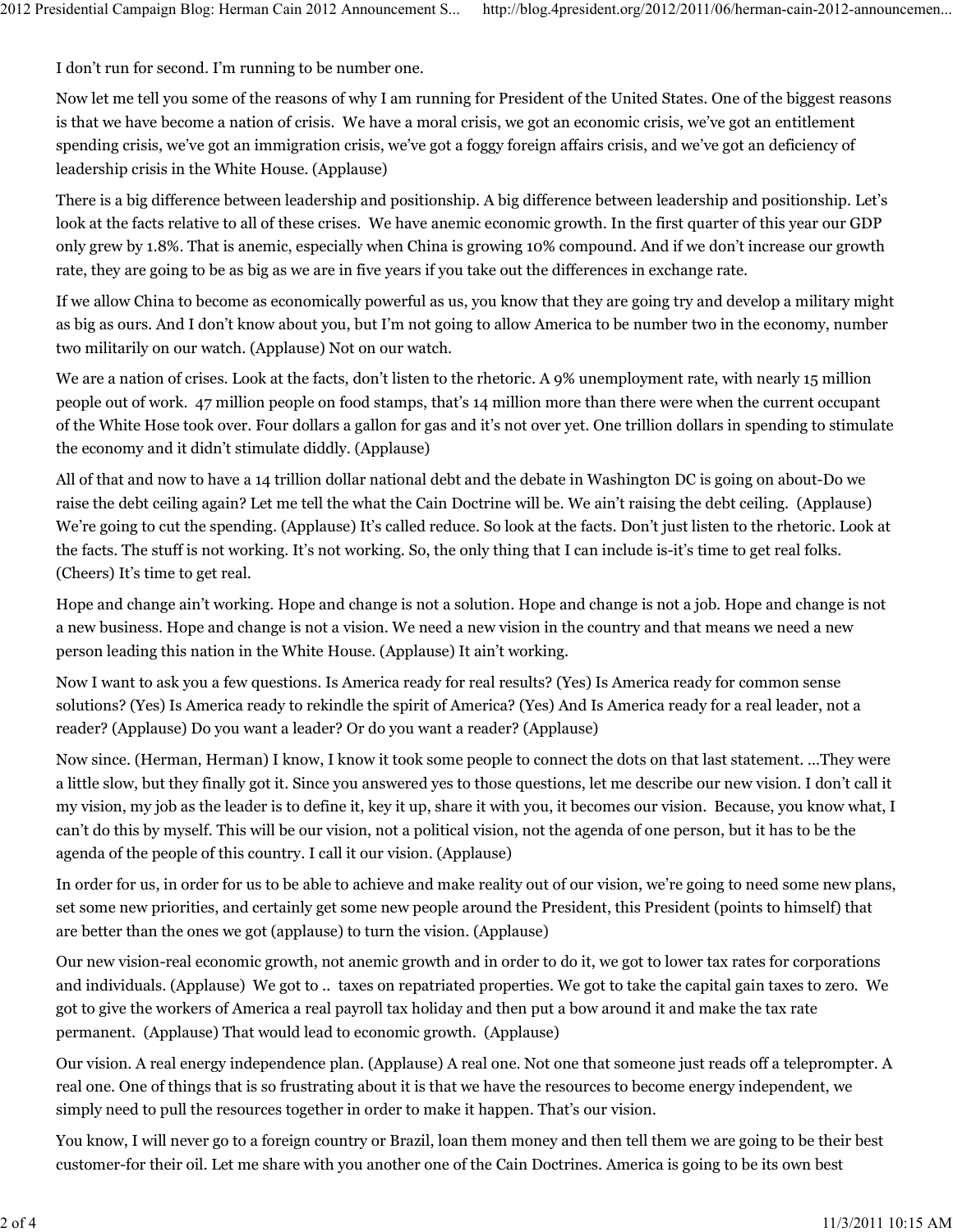customer. Drill here. Drill now. (Applause) Right here in the USA. (Applause) We will be our own best customer. (Applause)

And as President of the United States I want to make sure that we are our own best customer when it comes to our energy needs and our energy resources. It's not that we don't have the resources, we just got too much bureaucracy that keeps getting in the way.

Our new vision-means immigration through the front door and not through the back door or not through the side door. (Applause) This nation was built upon immigrants. Legal immigrants. And if we attack the right problem, of which is we got four problems, not one. We got to secure the border, we got to enforce the laws that are there, we got to promote the path to citizenship that's already there, clean up the bureaucracy, we don't need a new path to citizenship, we already have one. Why don't you ask the millions of people who came here legally. (Applause) They'll tell you. And then the fourth thing that we have to do in order to deal with the illegal's that are already here, the federal government is not going to solve the problem. In our new vision we will empower the states to solve the problem of those that are here. (Applause) That's how we take care of that problem.

And the last thing that you will get from a Herman Cain presidency is suing a state because they are trying to protect themselves. We shouldn't be suing Arizona; we ought to send them a prize. (Applause) A Peace Prize. (Applause) Suing a state of the United States of America. There's a major disconnect.

Our new vision. Real energy from economic growth, real energy independence, immigration through the front door, not the back door or the side door, and then real, clear foreign policy. (Applause) Real clear. I love it when the skeptics want to criticize me for "lack of foreign policy experience." Let me tell you what I know about foreign policy experience. I know that you don't throw your friends under the bus. (Applause) That's what I know about foreign policy. (Applause) You don't need to have years in the State Department to figure that out.

Know who your friends are. Know who you enemies are. And don't throw your friends under the bus. I was shocked last week. I think it was Thursday when President Obama threw Israel under the bus.

Let me tell you what the Cain Doctrine would be, relative to our friends. And I'll share with you later my doctrine relative to our enemies. I got some stuff for them too. (Applause) But, relative to Israel, that most of us have appreciated the relationship for decades. The Cain Doctrine, the word would simple be-if you mess with Israel, you're messing with the United State of America. Don't mess with us. (Applause) Don't mess with us. Is that real clear? (Applause) Is that real clear? (Applause) That's what I mean by real clear foreign policy. (Applause) Know who your friends are. Know who your enemies are.

And it's our new vision. It's not the establishment. It's not the politicians. It is our new vision. Let me and lastly this nation has gradually over the years slipped in to an entitlement society. Well I got to tell you folks, not only do I believe it is possible, but I also know that it is time with restructuring programs, instead of reshuffling programs we can take this entitlement society to an empowerment society. (Applause) Empower people. Empower the states. Empower businesses. We can become an empowerment society with our new vision. With our new vision.

You know the founding fathers they did their job. And they did a great job at it. And they kept it simple. They wrote the Declaration of Independence, they designed and wrote the Constitution of the United State of America. And one of the other things that is part of our vision is that we don't need to rewrite the Declaration, we don't need to rewrite the Constitution of the United States. Rewrite it? We need to reread the Constitution and enforce the Constitution. (Applause) We don't need to rewrite, let's reread.

And I know that there are some people that are not going to do that. So for the benefit of those who don't want to reread it, berceuse they don't want us to go by the Constitution. There's a little section in there that talks about Life, Liberty, and the Pursuit of Happiness. You know those ideals that we live by and believe in. Your parents believed in. They instilled in you, when you get to the part about Life, Liberty, and the Pursuit of Happiness, don't stop right there, keep reading. Because that's when it says "When any form of government become destructive of those ideals, it is the right of the people to alter or abolish it." We've got some altering and some abolishing to do. (Applause)